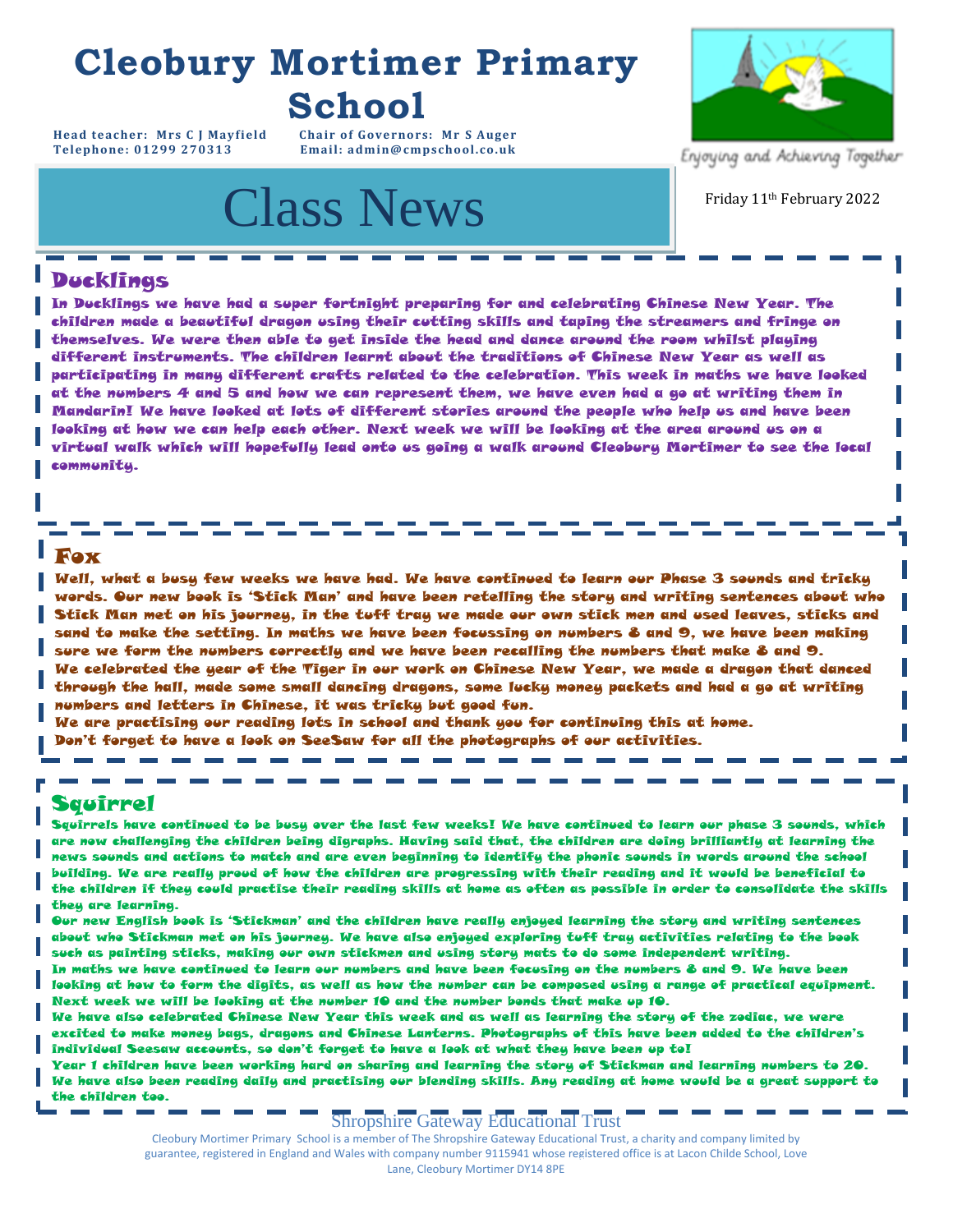#### Badger

school with the flags that we made. Then we learnt about Judaism and the celebration of .<br>with Mrs Mountjoy, we made some lovely Elijah cups. Wishing everyone a lovely weekend! We have had a lovely and busy week in Badger Class! It has been Mental Health Week this week so we have discussed different emotions and things that we like to do that calm us or relax us, like painting and reading. It was also Safer Internet Day, so we talked about the things that we can do to keep us safe online and made posters to teach others what to do! Then, on Friday, we have the most marvellous day celebrating RE Day. We learnt about Sikhism and the celebration of Vaisakhi with Miss Perrin and even went on a parade around school with the flags that we made. Then we learnt about Judaism and the celebration of Passover

#### **For your** Hedgehog

**Calendar:**  We have a lovely fortnight in Hedgehog class and the children have been extremely busy.

\_\_\_\_\_\_\_\_\_\_\_\_

In maths, we have begun to look at multiplication and the children have enjoyed making equal groups. They have also worked hard to write repeated addition and multiplication number sentences. I have been impressed with their confidence and ability to redistribute objects to make groups equal.

In English, we have finished writing the opening for a traditional tale and I have loved how the children are beginning to use more precise language, adverbs and similes in their sentences. We have also started our new topic which is based around diary writing. The children have already explored parts of Samuel Pepys diary and I look forward to seeing how their own diary entries develop.

In topic, we have been on a virtual visit to The Museum of London where we have looked at artefacts from The Great Fire. We have also found out lots of interesting facts which I hope the children will include in their projects. In science, we have been exploring materials and looking at their different properties. The children have identified a range of materials around school and are becoming more confident to use scientific language to describe them. They have also been tasked with the challenge of explaining why that material was used to make a named object. The Fire of London projects are due in w.b.14th February 2022. Thank you for your support and have a lovely weekend.

#### Rabbit

-------

We have had a busy week in Rabbit Class. This week, we enjoyed taking part in a workshop led by Severn Trent. They came into school and, with the help of an interactive presentation and some costumes, they taught us how people throughout history sourced and maintained water. They helped us to understand why it is important to save water, giving us a range of ways that we could reduce the amount that we use at home. At the end of the session, we pledged to use water wisely. On Friday, we took part in RE day. All of the Key Stage 2 teachers taught us about a celebration from a religion from around the world. We really enjoyed learning about a range of different celebrations. On Thursday, we Mr Adams and Mrs Stokes from Lacon Childe visited us to lead a TriGolf session. We played a range of different games aimed at helping us to develop the skills necessary to play golf. In English, we have concluded our topic on Dick King Smith. We have created an author study and character description. We have come to end of *The Sheep Pig* and are looking forward to starting a new class story.

#### Hare

Once again, Hare class have had another brilliant fortnight. We have spent our time in maths consolidating our work in division using the bus stop method and dividing 4 digit numbers by a single digit. During guided reading, we have been focusing on the book, 'Bill's New Frock' by Anne Fine. The children have been enjoying this book and although they started off being baffled by the 'wumpy choo', they soon understood what is was alongside Bill. Are you confused? Why not ask your child what it is! Tuesday 8th February was Safer Internet Day and the children made some posters using the computers on how to stay safe with online gaming – they had a great understanding of this. This week has also been Children's Mental Health Week, we focused on some mindfulness activities where we made some paper hearts to decorate the classroom. On Friday 11th February, Hare class have spent the day being taught by all of the KS2 teachers and participating in activities that link in with Hinduism, Sikhism, Christianity, Islam and Judaism. A busy and brilliant fortnight – well done Hares!

Shropshire Gateway Educational Trust

Cleobury Mortimer Primary School is a member of The Shropshire Gateway Educational Trust, a charity and company limited by guarantee, registered in England and Wales with company number 9115941 whose registered office is at Lacon Childe School, Love Lane, Cleobury Mortimer DY14 8PE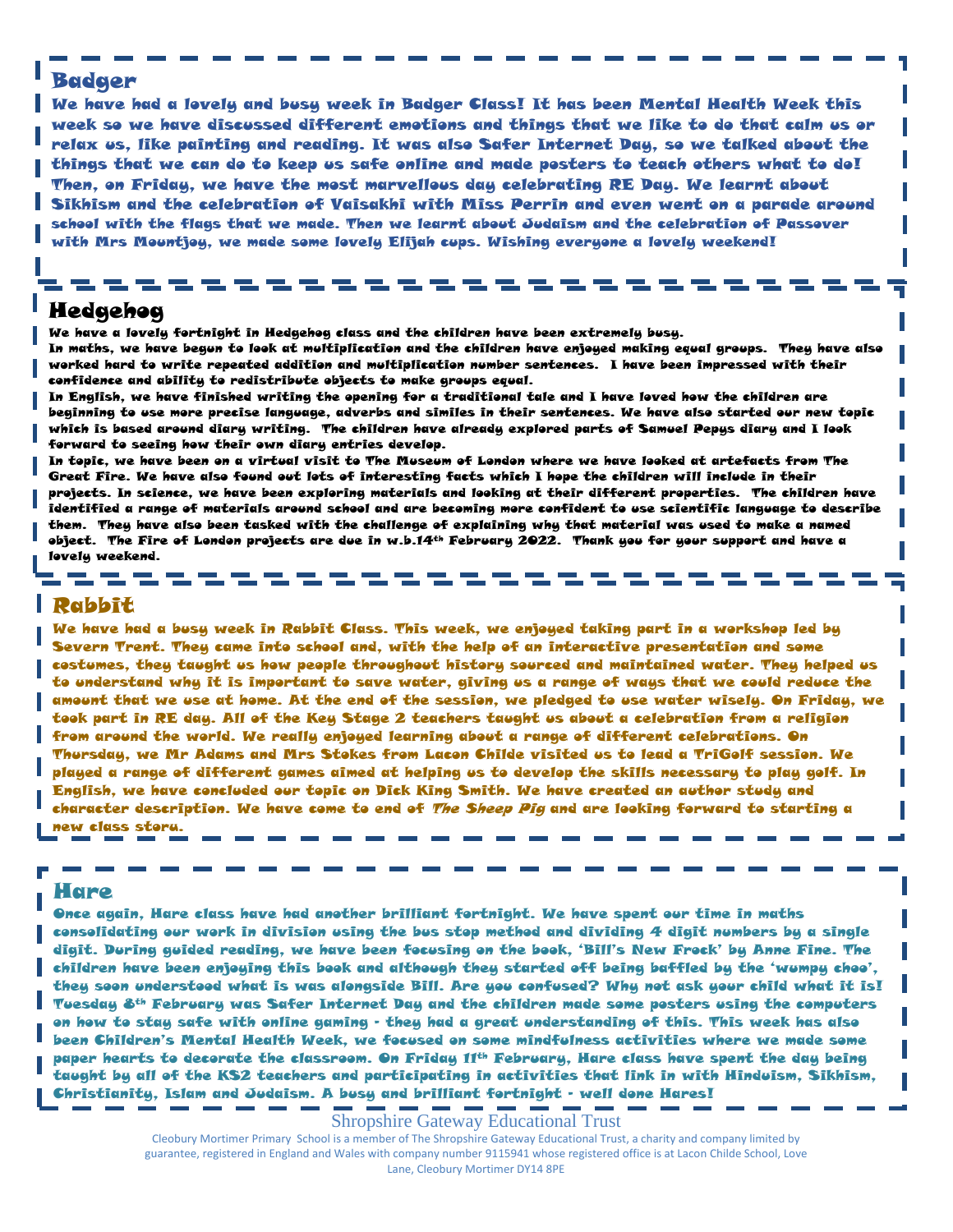#### Kestrel

We have had a busy week in Kestrel class. In English, we have been planning and completing our story openers based on the author Michael Morpurgo. We demonstrated some great writing and fantastic story ideas. We have started our fraction unit of work in maths. In Pe, we continue to learn new skills for the sport volleyball, and we will begin to use them in a game situation. We have finally finished our Tudor Pouches where we have included a modern touch using bright colours and added sequins.

#### Mole

This week, the children have been writing a first person recount from the point of view of the highwayman from our writing unit.

They are showing so much improvement in their writing, now using a wider range of vocabulary and punctuation. I have really enjoyed reading their work.

In maths, we have been looking at area and perimeter. We have been considering recycling in our households and in the community. We are trying to find ways to help the environment, so I hope the children will encourage you to recycle at home as much as possible. Thank you for your ongoing support with doing homework regularly. Doing the homework online is preferable, so I would be grateful if you could remind the children to complete the tasks each week.

#### Deer

This week, it was Chinese New Year so in class, the children made an agamograph to celebrate the Year of the Tiger. In topic, we have now started World War 2 and have looked at the reasons why the war started. In Science, the children have been enjoying learning all about the theory of evolution and Charles Darwin. They are gaining a good understanding of what this means and how adaptation plays a big part in this theory. We have linked this in with our computing lessons and have started to create a PowerPoint on Charles Darwin where we have been learning about animations and transitions when creating an exciting PowerPoint. I hope the children are continuing to enjoy their reading at home as it is important that they are reading regularly but if they would like any help with book recommendations, Mrs Parker and I are always happy to help.

Cleobury Mortimer Primary School is a member of The Shropshire Gateway Educational Trust, a charity and company limited by guarantee, registered in England and Wales with company number 9115941 whose registered office is at Lacon Childe School, Love Lane, Cleobury Mortimer DY14 8PE